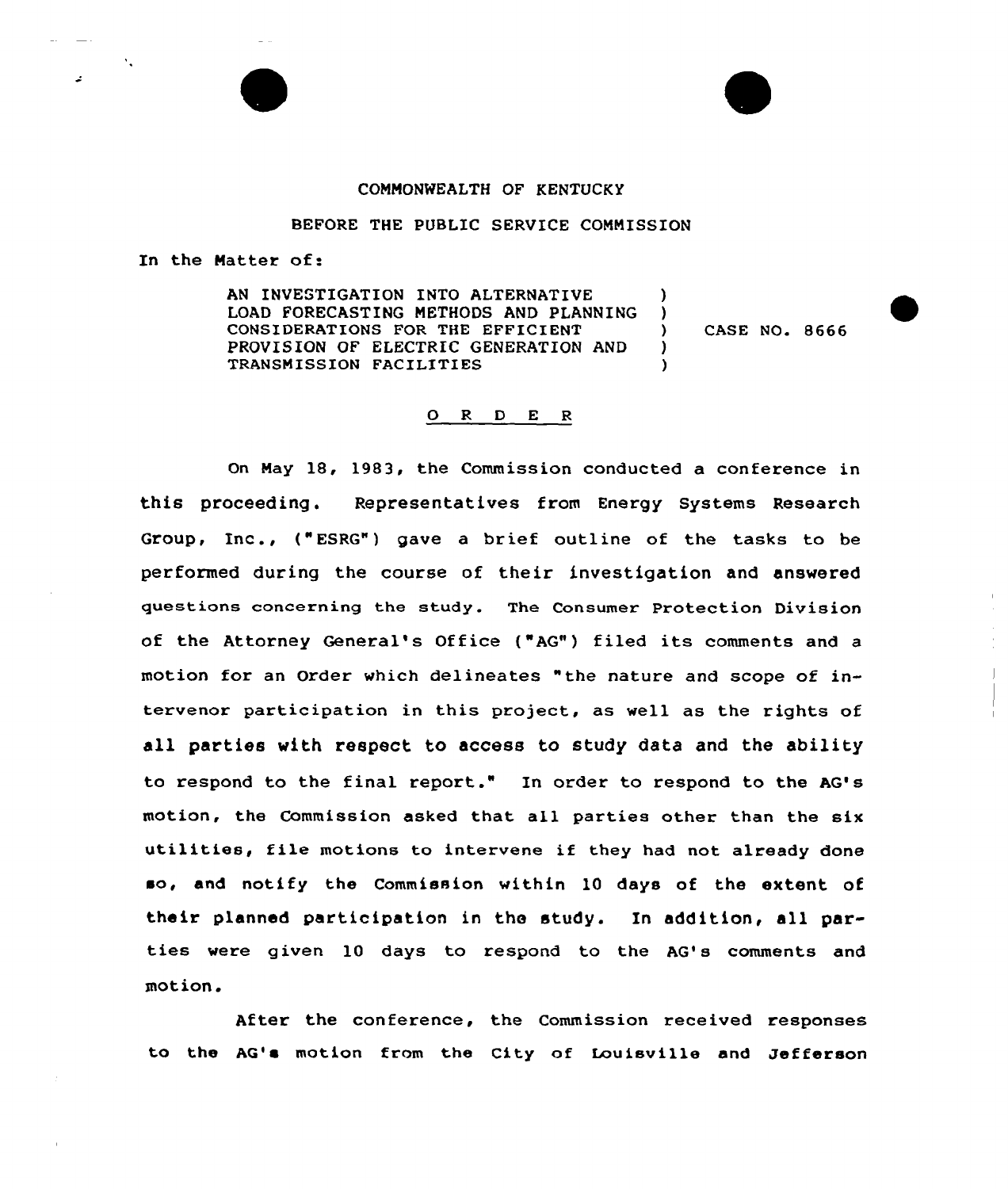# County; Union Light, Heat and Power Company; Kentucky Utilities Company; and Louisville Gas and Electric Company.

# NOTIONS TO INTERVENE

Motions to intervene were filed by Blue Diamond Coal Company, Inc.,; Residential Intervenors; ARCO Metals Company; Utility Rate-Cutters of Kentucky, Inc.; Lexington-Fayette Urban County Government; and Paddlewheel Alliance. The Commission hereby sustains these motions to intervene .

Based on motions to intervene, an earlier service list, and the expressed interest of some large industrial customers to provide information, the Commission has developed a revised Service List in connection with this case which is attached to this order (Attachment 1) . For parties <sup>A</sup> through <sup>H</sup> on the list, the first person listed is the technical contact for the study.

### AG'S MOTION

The AG correctly points out in his motion that Appendix <sup>A</sup> to the Commission's Order of May 1, 1983, is "devoid of any mention of input by consumer groups or their spokesmen." However, it was never the intention of the Commission to exclude consumer input. The intent of the commission is to develop a procedure that will include the interests of all parties. The Commission's letter of Nay 10, 1983, requesting all parties to express the extent of their interest at the Nay 18th conference, clearly demonstrates the Commission's desire to include the consumer' perspective in the study. The remainder of this Order will address the procedures to be used in this proceeding to provide

 $-2-$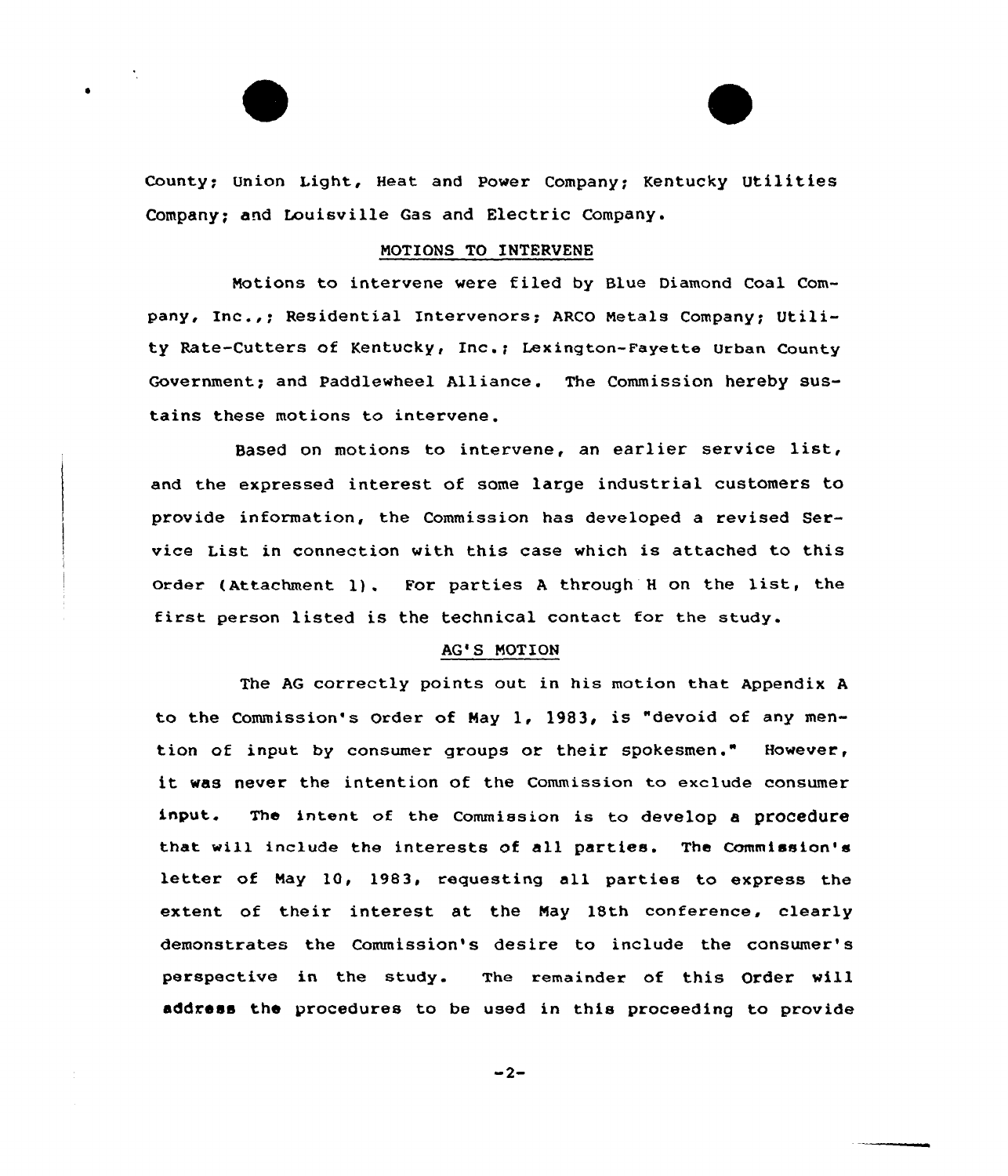consumer input and adequate discovery of information. Accordingly, the Commission sustains the AG's motion for an order of procedure.

 $\mathcal{L}$ 

# DATA REQUESTS TO UTILITIES

All data requests from ESRG to a utility will be in writing and will specify a date for response. Should the utility identify difficulties in responding to a data request item, those difficulties should be communicated to ESRG as soon as possible. Any questions concerning a request will be resolved by agreement between ESRG and the utility, if possible. If no agreement is reached, the Commission will resolve the disagreement.

Each ESRG data xequest for a certain utility shall be sent to each of the three pexsons listed for that utility in Attachment  $l$ , parts A through  $F$ ; the two persons listed for the AG in Attachment l, part H; and the three Commission staff persons listed in Attachment l, part G. The copy sent to the Secretaxy of the Commission shall be filed in this case.

The Memorandum of Coordination and Procedure Re Consultant's Study filed by the Kentucky Joint Committee on Electric Power Planning Coordination ("Joint Committee"), through its chairman, R. L. Royer, President of Louisville Gas and Electric Company, indicates that non-utility specific requests should be directed to it. However, the Commission is of the opinion that all requests should be made directly to the utilities. If <sup>a</sup> utility decides that the Joint Committee can respond more expeditiously and efficiently to <sup>a</sup> particular request, it may respond through the Joint Committee.

 $-3-$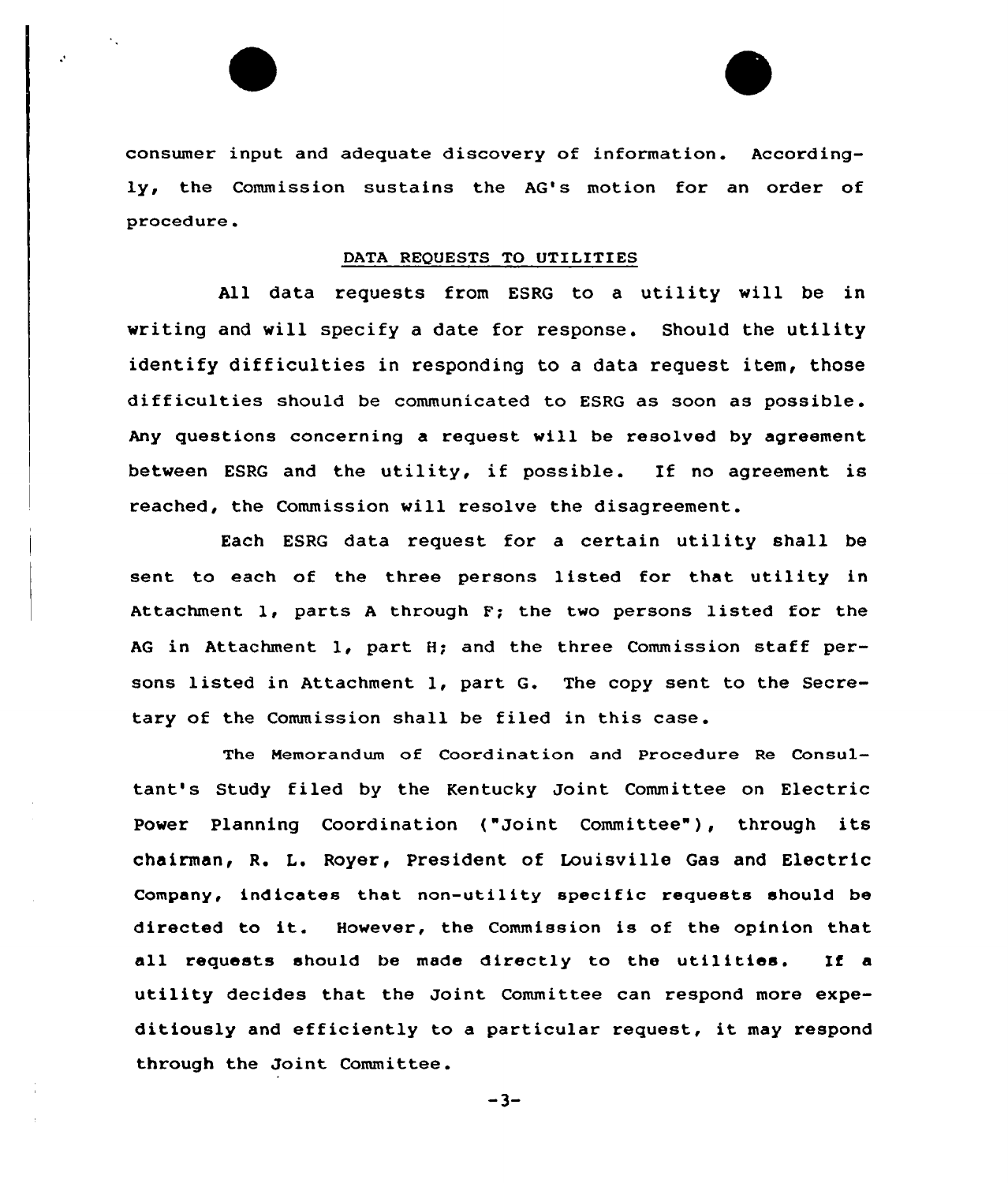The response to each data request shall be sent to ESRG and the Secretary of the Commission. The response sent to the Secretary shall be filed in this case.

### OTHER INFORNATION

The Commission is of the opinion that ESRG should be provided the most recent and best quality data and information available to enhance its overall understanding of the situation in Kentucky with regard to load forecasting and generation and transmission planning. To accomplish this objective, the staff of the Commission has been instructed to provide ESRG with copies of pertinent testimony, exhibits, responses and studies filed in previous cases at the Commission if requested to do so by EBRG. <sup>A</sup> list and the source of all information provided to ESRG through this means will be filed in this case and a copy of the transmittal letter shall be sent to each person on the Service List. All other parties shall use <sup>a</sup> similar procedure if they send ESRG any information previously filed with the Commission. If the information has not been previously filed, then <sup>a</sup> copy should be sent to the Secretary of the Commission to be filed in this case .

# DATA REQUESTS TO ESRG

ESRG has agreed to comply with requests for testimony and studies performed by ESRG in other jurisdictions. All requests shall be in writing with copies of the request to the Commission. The information will be provided at the cost of copying.

At this time, the Commission does not foresee other data requests to ESRG. ESRG has agreed to make explicit all assumptions used in its analysis and to provide all workpapers with

 $-4-$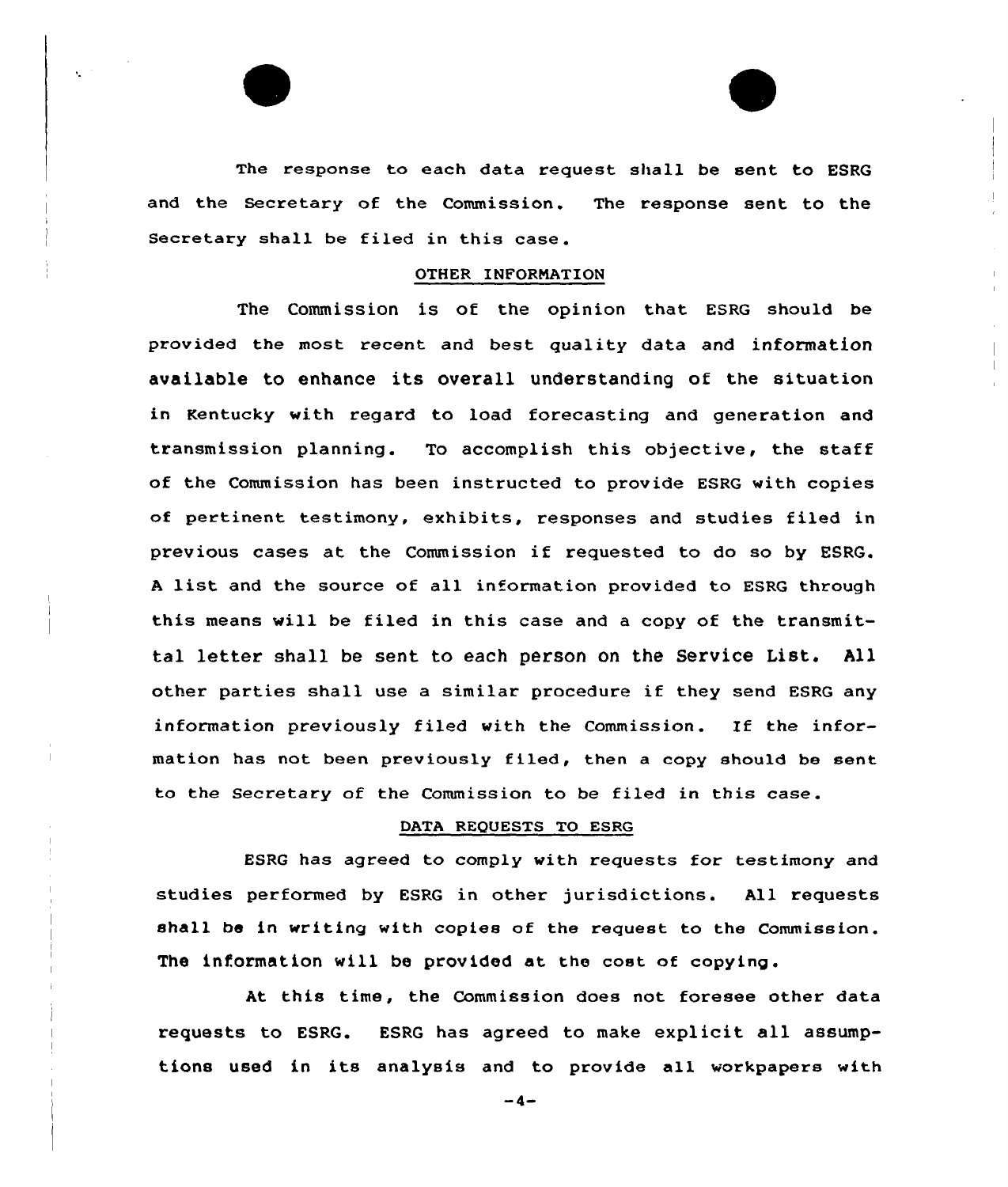each draft report. If it becomes apparent during the course of the study that the level of detail in the workpapers and draft reports is not sufficient, then the Commission will reconsider the advisability of permitting data requests to ESRG.

 $\cdot$ 

All correspondence to ESRG shall be copied to the Secretary of the Commission and filed in this case.

# DRAFT REPORTS

Appendix <sup>A</sup> of the Commission's Order of Nay 1, 1983, lists the tasks to be performed by ESRG. Tasks 1, <sup>2</sup> and <sup>3</sup> call for the submission of a draft report. The draft report for each utility shall be accompanied by all workpapers and submitted by ESRG to the three persons listed for that utility in Attachment 1, parts <sup>A</sup> through F; the two persons listed for the AG in Attachment 1, part H; and the three Commission staff persons listed in Attachment 1, part G. The copy sent to the Secretary of the Commission shall be filed in this case. All other parties listed in Attachment 1, part I, will be sent notice that the draft report has been filed.

# REVIEW SESSIONS

Tasks l(b), 2(e) and 3(c), as discussed in Appendix <sup>A</sup> of the May 1, 1983, Order, indicate that the draft reports will be the subject of the review sessions mentioned in the tasks. The current schedule calls for the review sessions to occur approximately 30 days after the submission of the draft report by ESRG. All parties are welcome to participate in the review sessions. However, all parties who plan to participate should file with the Commission within 20 days of the filing of the draft report a

-5-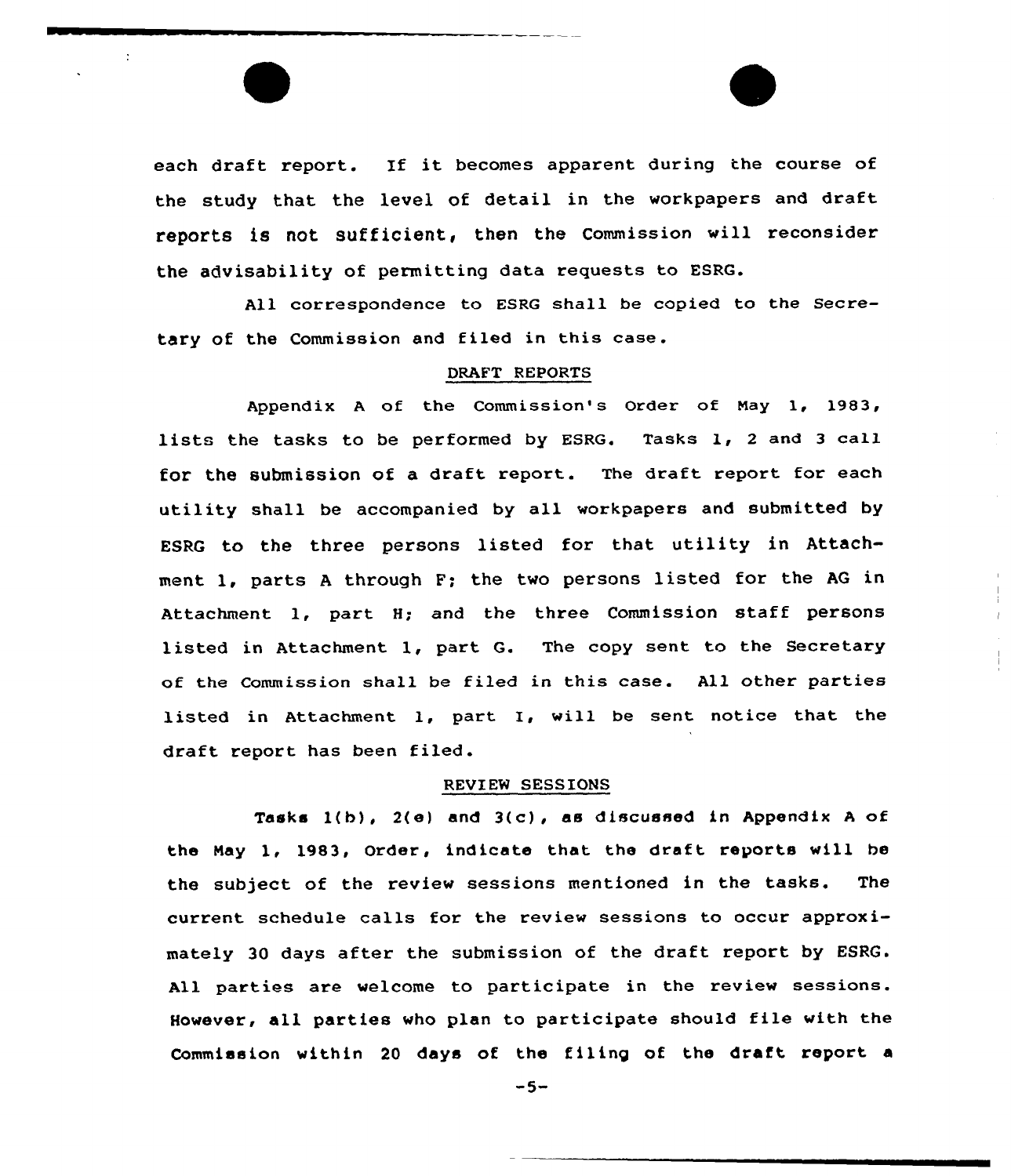list of the specific items and subjects they wish to discuss at the review session. The list shall be sent ta all persons on the Service List. The purpose of providing such <sup>a</sup> list is to assist the Commission staff and ESRQ in preparing an agenda for the review sessions.

 $\mathcal{A}$ 

# ACCESS TO THE CASE FILE

All parties will have access to the case file to inspect, review, and arrange for copying of data requests, responses to data requests, other information, and draft reports.

# COMMENT ON THE FINAI REPORT

All parties are welcome to comment on the final report. All such comments will be filed in this case, but will not be made a part of the final report by ESRG.

# HEARING

Upon conclusion af the study and after allowing a reasonable time for all parties to comment on the final report, the Commission will determine if <sup>a</sup> hearing or any further action is warranted.

#### SUMMARY

The Commission, having considered the motions and comments and being advised, is of the opinion and finds thats

- l. The motions to intervene in this proceeding should be sustained.
- 2. The AG's motion for an Order specifying the procedure for this proceeding should be sustained.
- 3. The procedures autlined above are reasonable and appropriate for this proceeding .

 $-6-$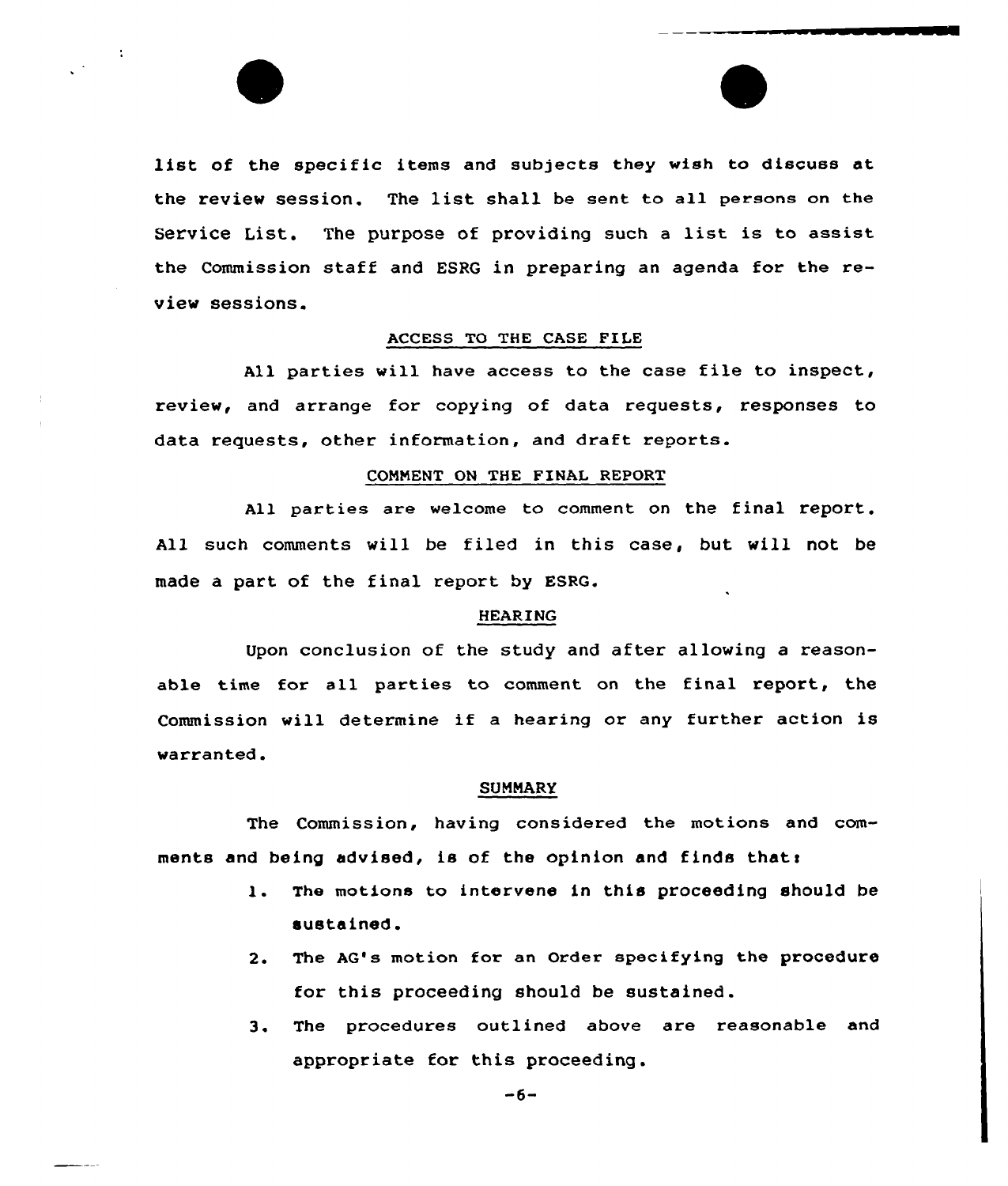IT IS THEREFORE ORDERED that the motions to intervene in this proceeding be and they hereby are sustained.

IT IS FURTHER ORDERED that the AQ's motion for an Order specifying the procedure for this proceeding be and it hereby is sustained, to the extent explicitly addressed herein.

IT IS FURTHER ORDERED that the procedures outlined above in this Order shall be utilized during the course of the investigation.

Done at Frankfort, Kentucky, this 15th day of June, 1983.

PUBLIC SERVICE COMMISSION

 $\|$ 

**Phairman** 

Cu,'u,e Vice Chairma

 $Comm:$ 

ATTEST:

**Secretary**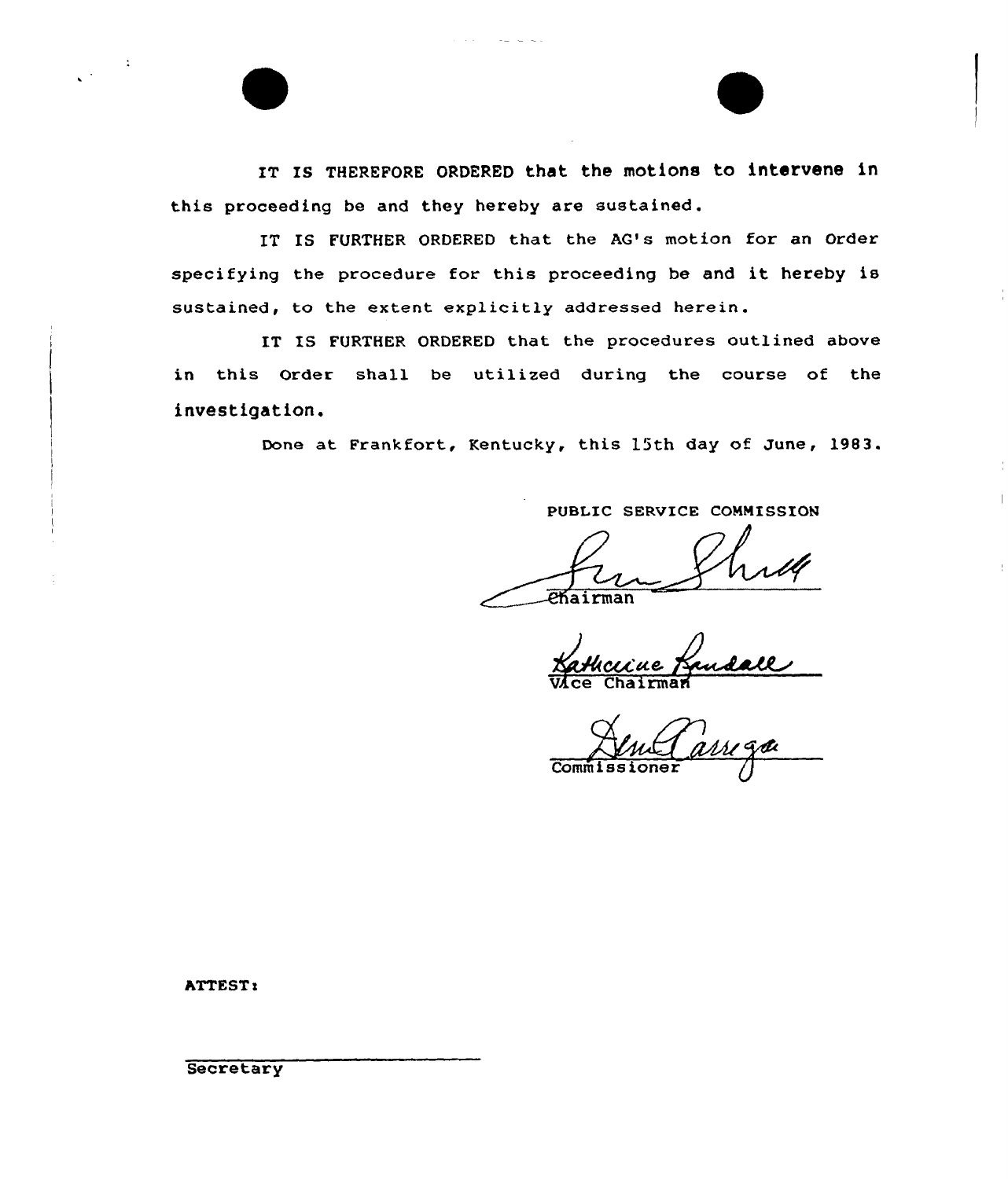# Attachment 1

# Service List in Case No. 8666

- A. Big Rivers Electric Corporation
	- 1. Mr. B. Scott Reed Manager of Eng ineering Big Rivers Electric Carporation 201 Third Street P. O. Hax 24 Henderson, Kentucky 42420
	- 2. Mr. W. H. Thorpe General Manager Big Rivers Electric Corporation 201 Third Street P. O. Box 24 Henderson, Kentucky 42420
	- 3. Honorable Morton Holbrook Holbrook, Gary, Wible & Sullivan, P.S.C. 100 St. Ann Street Owensboro, Kentucky 42301
- B. East Kentucky Power. Cooperative, Inc.
	- 1. Mr. Paul Atchinson Manager, System Planning East Kentucky Power Cooperative, Inc. P. O. Box 707 Winchester, Kentucky 40391
	- 2. Mr. Donald Norris, President Fast Kentucky Power Cooperative, Inc. P. O. Box 707 Winchester, KY 40391
	- 3. Honorable Charles A. Lile Corporate Counsel East Kentucky power Cooperative, Inc. P. O. Box 707 Winchester, KY 40391
- Kentucky Power Company
	- 1. Mr. Gregory S. Vassell Senior Vice President, System Planning American Electric Power Company 215 North Front Street Columbus, OH 43215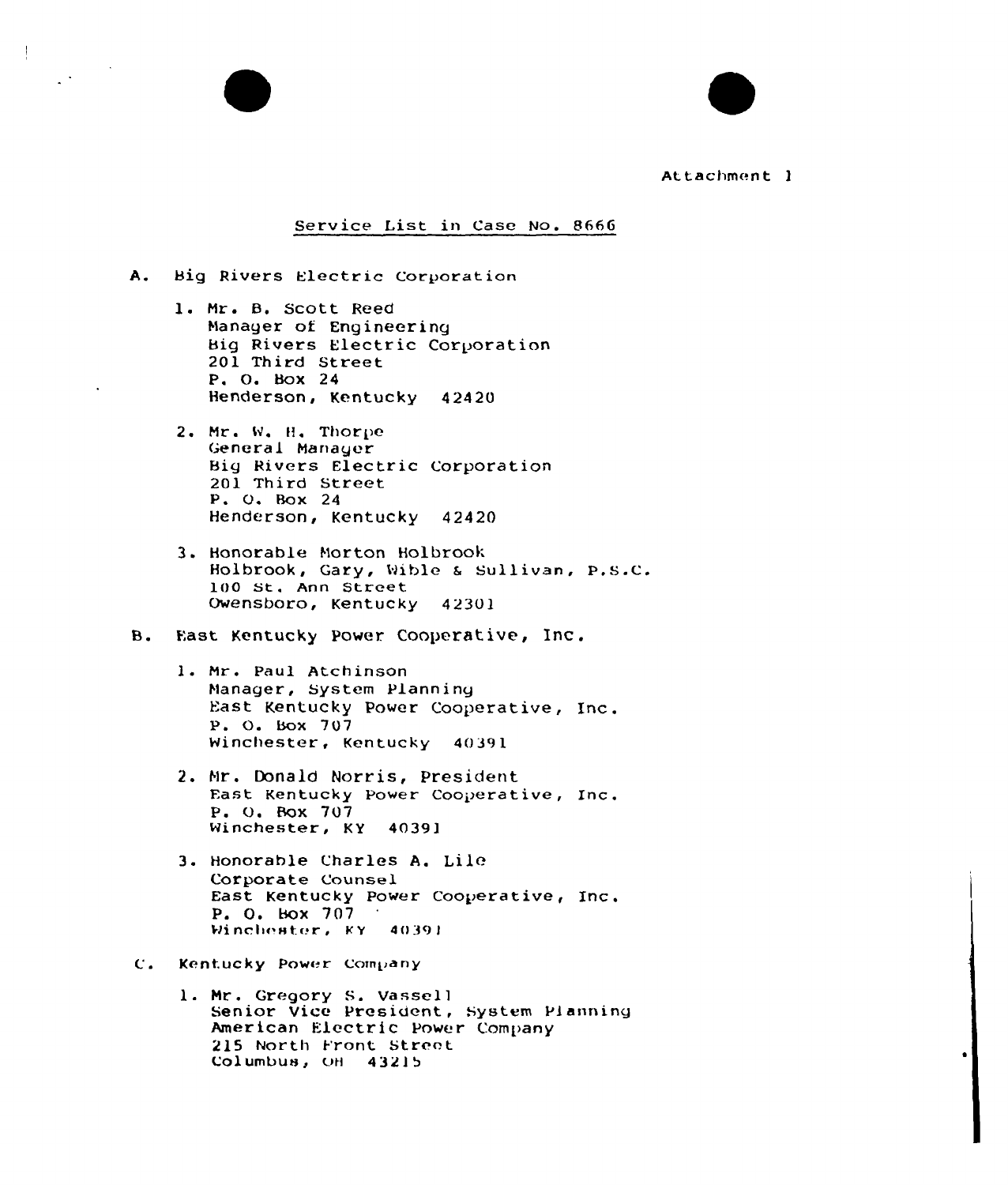

- 2. Mr. Robert E. Matthews President Kentucky Power Company P. O. Box 1428 1701 Central Avenue Ashland, KY 41101
- 3. Honorable Bruce Clark Stites and Harbison 200 McClure Building Frankfort, KY 40601
- D. Kentucky Utilities Company
	- 1. Mr. J. W. Tipton Director, Engineering Special Projects Kentucky Utilities Company One Quality Street Lexington, KY 40507
	- 2. Mr. W. B. Bechanan President Kentucky Utilities Company One Quality Street Lexington, KY 40507
	- 3. Honorable Richard Newell Ogden, Robertson and Marshall 1200 One Riverfront Plaza Louisville, KY 40202
- Louisville Gas and Electric Company E.
	- 1. Mr. Henry N. McGinnis Senior Vice President, Engineering and Planning Louisville Gas and Electric Company 311 West Chestnut Street P. O. Box 32010 Louisville, KY 40232
	- 2. Mr. Robert L. Royer, President Louisville Gas and Electric Company 311 West Chestnut Street P. O. Box 32010 Louisville, KY 40232
	- 3. Honorable Kent Hatfield Middleton and Reutlinger 2500 Brown & Williamson Tower Louisville, KY 40202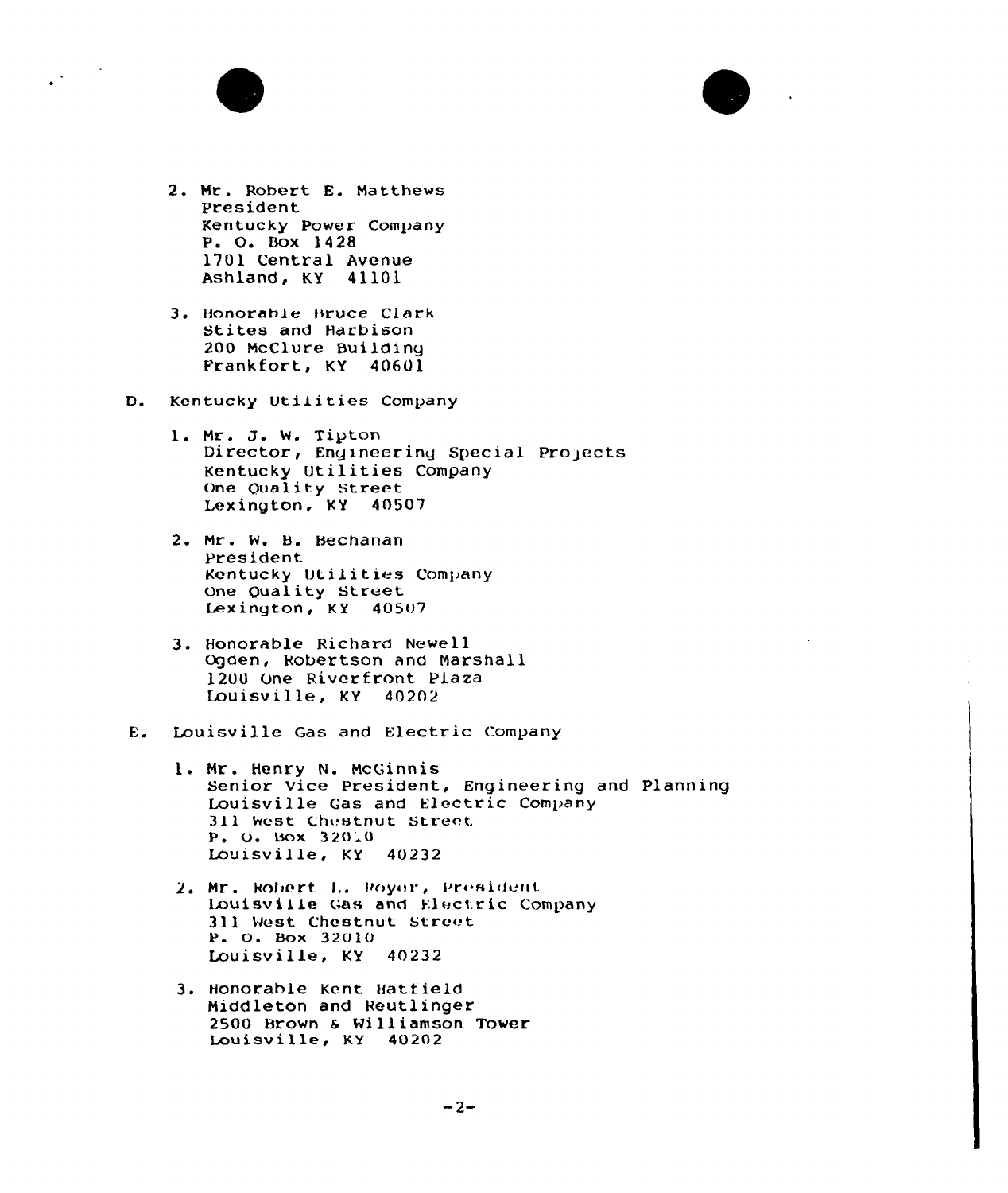

 $\frac{1}{2} \frac{1}{2} \frac{d}{dt}$ 

# F. Union Light, Heat and Power Company

- 1. Mr. John C. Procario Assistant Manager of System Planning Cincinnati Gas & Electric Company 139 East Fourth Street Cincinnati, OH 45202
- 2. Mr. Robert P. Wiwi Vice President, Electric Operations Cincinnati Gas and Electric Company 139 East Fourth Street Cincinnati, OH 45202
- 3. Honorable James J. Mayer Union Light, Heat & Power Company P. O. BOX 960 Cincinnati, OH 45201

#### G. Public Service Commission

- 1. Dr. Richard Rosen Executive Vice President Energy Systems Research Group 120 Milk Street Boston, MA 02109
- 2. Mr. Neil H. Talbot Public Utility Economist Energy Systems Research Group 120 Milk Street Boston, MA 02109
- 3. Mr. Richard D. Heman Secretary Public Service Commission 730 Schenkel Lane P. O. Box 615 Frankfort, KY 40602
- 4. Honorable Ellyn Elise Crutcher Attorney Public Service Commission 730 Schenkel Lane P. O. Box 615 Frankfort, KY 40602

5. Mr. Chuck Buechel Economist Public Service Commission 730 Schonkol Lane P. O. Box 615 Frankfort, KY 40602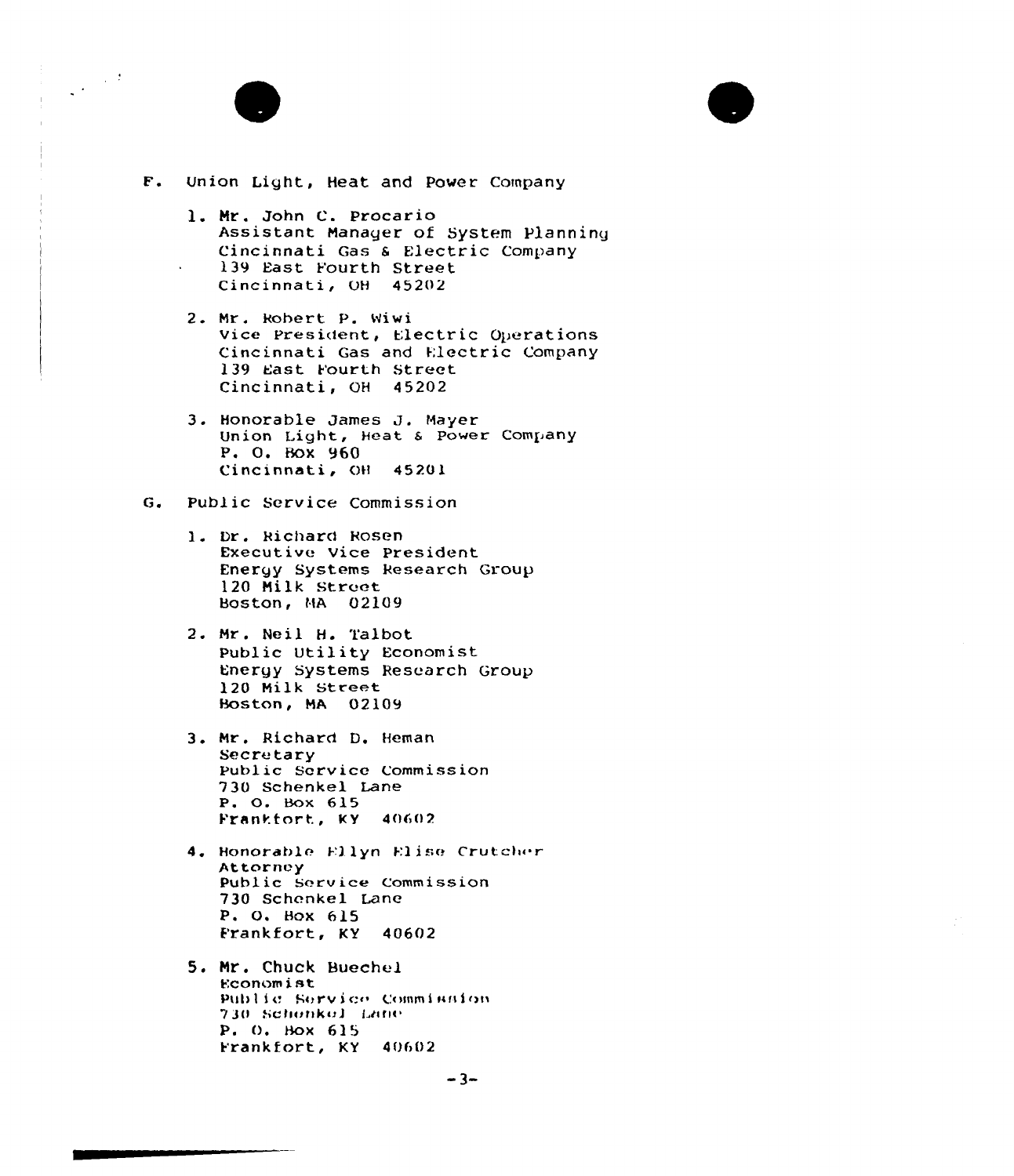

- H. Of ice of the Attorney General
	- 1. Mr. Mark Gerber N. S. Gerber and Associates 1357 West Lane Avenue Columbus, OH 43221
	- 2. Honorable Michael R. Beiting<br>Assistant Attorney General Director of Consumer Protection <sup>209</sup> St. Clair Street Frankfort, KY <sup>40601</sup>
- I. Others

 $\sim$  10  $\pm$  $\frac{1}{2}$  .

- 1. Honorable Barbara B. Edelman Honorable Edward W, Gardner Lexington-Fayette Urban County Government Department of Law 200 East Nain Street Lexington, KY 40507
- 2. Honorable Mark W. Dobbins Assistant Director of Law City Hall, Room 200 601 West Jefferson Street Louisville, KY 40202
- 3. Honorable Jack R. Underwood, Jr. Assistant County Attorney 621 West Main Street Louisville, KY 40202
- 4. Honorable Anthony G. Martin Office of Kentucky Legal Services Programs, Inc. 201 West Short Street, Suite 506 Lexington, KY 40507
- 5. Honorable James H. Fallin County Judge/Executive County of Hancock Courthouse Hawesville, KY 42348
- 6. Honorable Richard Northern Wyatt, Tarrant and Combs <sup>2800</sup> Citizens Plaza Louisville, KY <sup>40202</sup>
- 7. Mr. Lyle D. Cobb, Executive Director Municipal Electric Power Association of Kentucky 214 West Main Street Frankfort, KY 40601